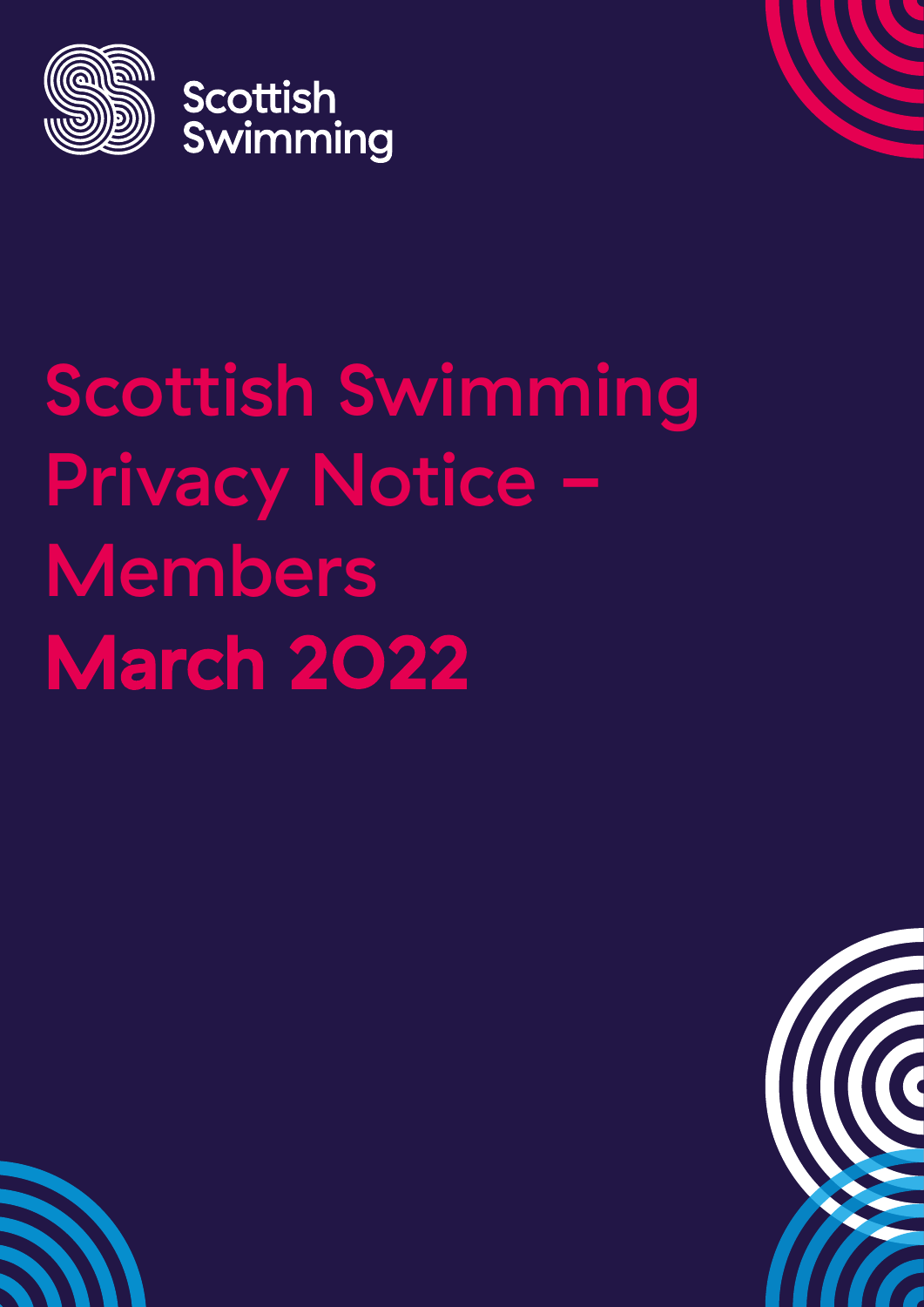#### **What we need**

The Scottish Amateur Swimming Association, trading as Scottish Swimming, will be a "controller" of the personal information that you provide to us on our online membership system (known as Azolve), unless otherwise stated below.

When you register as a member of Scottish Swimming or renew your membership (including if you are registering or renewing on behalf of a child under the age of 16), we will ask you for the following personal information:

• contact details – name, address, gender, nationality, email address (for children under 16 this is the email address of the parent), and date of birth;

- which club or Swim School you are a member of;
- membership criteria / category swimmer, non-swimmer or course attendee; and

• equality information – disability (if any), ethnic group, religious belief, gender and sexual orientation.

The above information is provided by you via our online membership system (Azolve). During the course of your membership, we may also collect any personal information that:

• you provide to us in your communications, interactions or correspondence with us, including but not limited to, via social media; and

• is provided to us by your club or Swim School, including but not limited to, in relation to our complaints and appeals procedure or in connection with any incident.

#### **How we use your personal information**

We need to collect our members' personal information in order to:

• maintain a register of our members and send you invitations to members events, such as general meetings, provide you with core member services, including, insurance, licensing and PVG checks, set up your online membership account and administer your account online, and send you membership communications by post or email in relation to essential membership services, including but not limited to, membership renewals and information on membership benefits;

• comply with our sportscotland reporting requirements, including but not limited to, reporting on the size, achievements and profile of our members;

• assist sportscotland with their research into participation in sport, by inviting members by email to participate in their ad hoc surveys always in relation to aquatics;

• promote and encourage participation in aquatic sports by sending members' communications and booking information for upcoming competitions and events. Our competitions and events may be filmed for live streaming purposes and your personal information may also be used in images captured from our competitions and events, which we use for promotional, education and development purposes;

• provide competition in aquatic sports by accepting and managing entries for our competitions and checking your personal information to ensure you are entered into the correct category;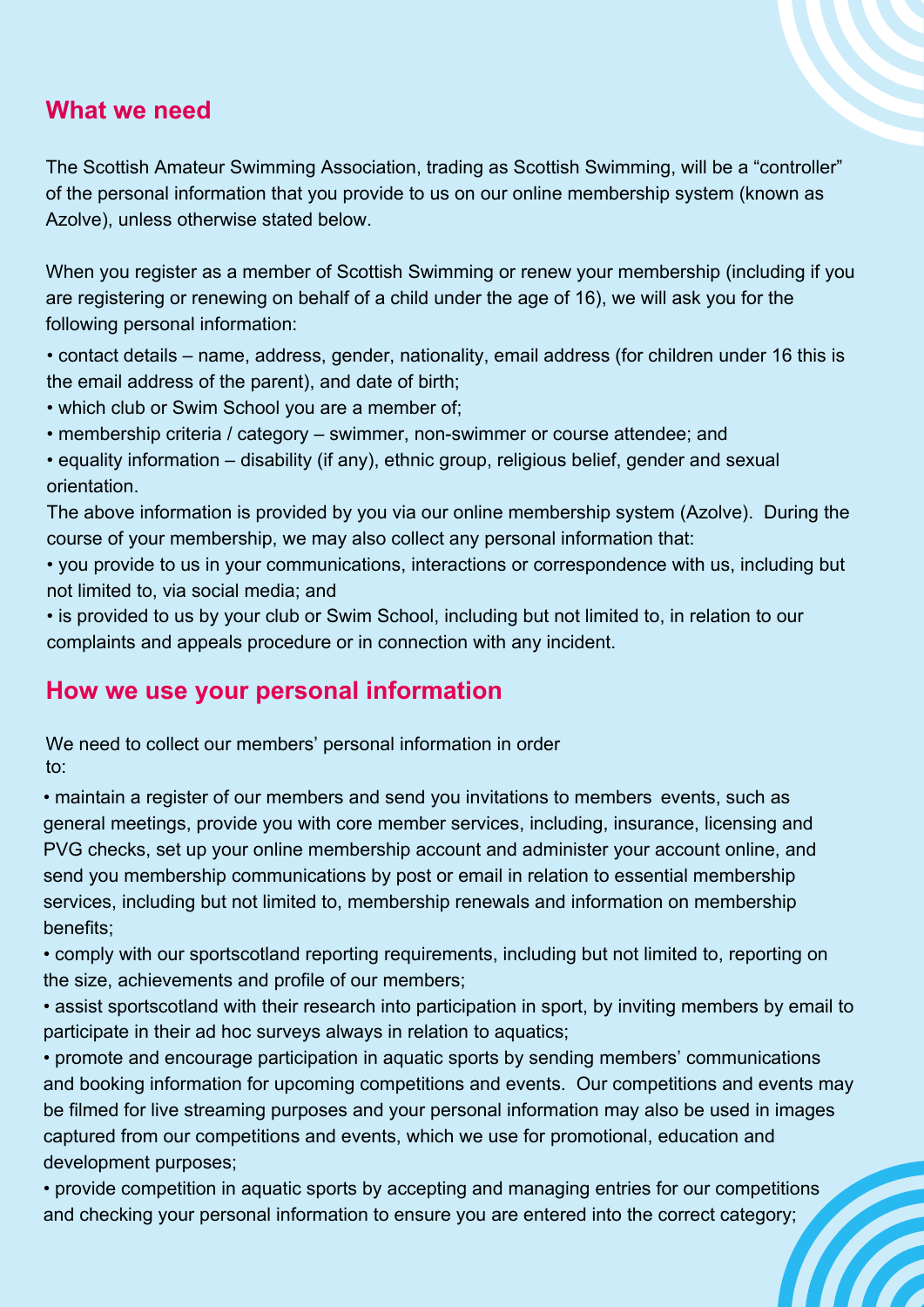• monitor and develop participation in aquatic sports by monitoring members' engagement and participation through attendance and inviting our members to participate in surveys for researching and development purposes;

• develop and maintain our members' qualifications and credentials, including sending email communications to members to inform you of upcoming courses, renewal requirements and verify that you have completed any mandatory training and PVG / wellbeing and protection requirements;

• respond to and communicate with members regarding your questions, comments, support needs or complaints, concerns or allegations in relation to aquatic sports. We will use your personal information to investigate your complaint, to suspend membership and take disciplinary action where appropriate; and

• run the Scottish Swimming membership check which can be found online at [www.scottishswimming.com/membership/membership-check.aspx to](https://www.scottishswimming.com/membership/membership-check.aspx) ensure that a member is eligible to compete or officiate at an event.

# **Other uses of your personal information**

We may ask you if we can process your personal information for additional purposes. Where we do so, we will provide you with an additional privacy notice with information on how we will use your information for these additional purposes.

We may be asked by our member clubs to collect and store personal information about their individual members. Where we do this, the clubs have a responsibility as "controllers" to provide their members with privacy notices and we will not use such personal information for any other purpose.

# **Our legal basis for holding and using your personal information**

Under applicable data protection law, we must have a legal basis to collect, hold and use your personal information. Our legal bases are:

Under applicable data protection law, we must have a legal basis to collect, hold and use your personal information. Our legal bases are:

• to perform and manage our membership contract with you;

• to comply with our legal obligations under the Companies Act 2006, sportscotland regulatory requirements , the Equality Act 2010 and other applicable legislation that we must comply with;

• to protect your vital interests;

• with your consent (in limited circumstances); or

• our legitimate interests – while you have a legitimate interest in the protection of your personal information, we also have an overriding legitimate interest in handling and using your personal information, for example, to ensure the effective functioning of our organisation as a Scottish sports governing body and members' organisation.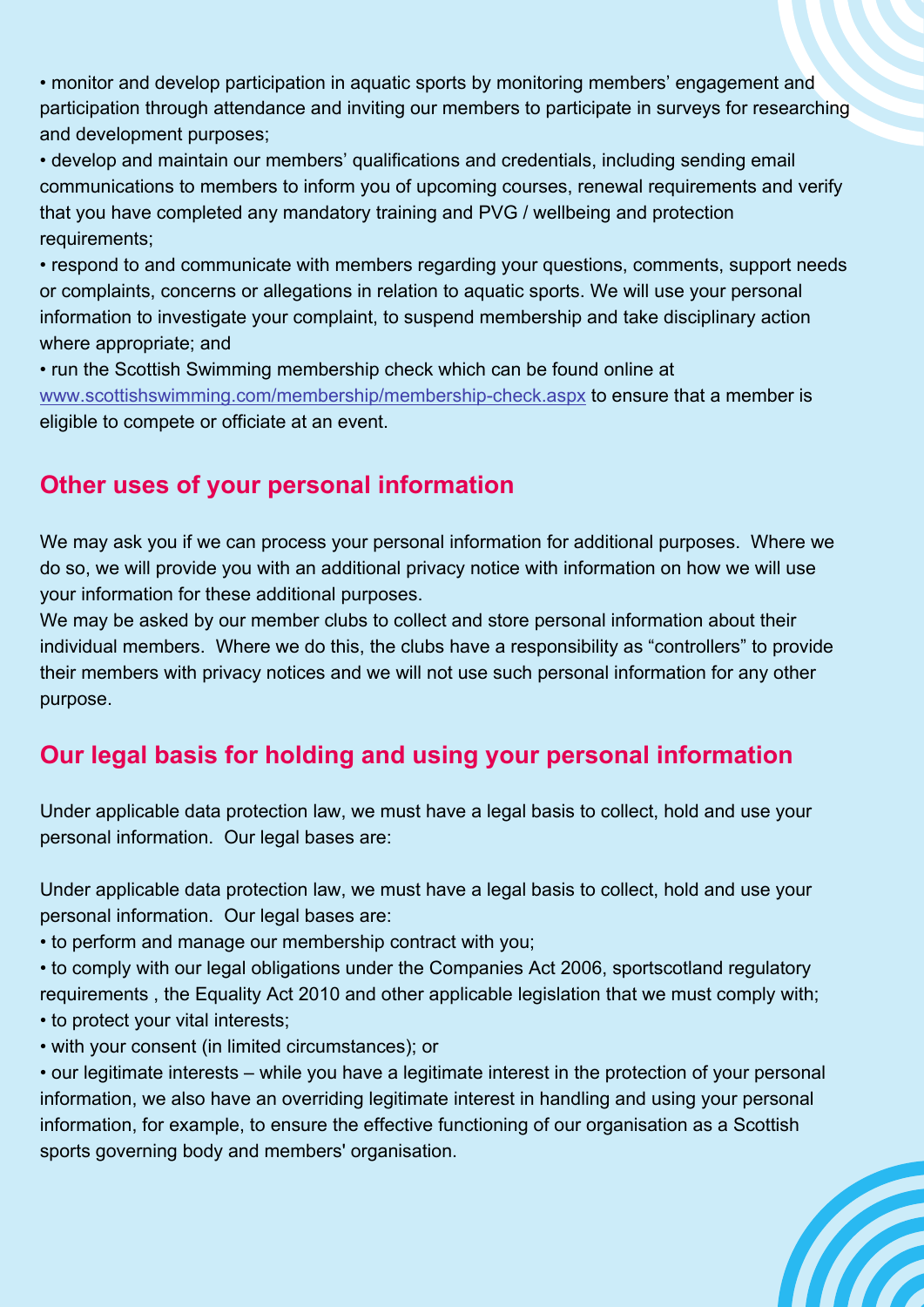Where we process your personal information in pursuit of our legitimate interests, you have the right to object to us using your personal information for the above purposes. If you wish to object to any of the above processing, please contact us at  $DP@$  scottishswimming com. If we agree and comply with your objection, this may affect our ability to undertake the tasks above for the benefit of you as a member.

We may also collect personal information that includes "special categories" of personal information under applicable data protection legislation. For example, we are required to use our members' personal information relating to your disability (if any), ethnic group, religious belief, gender and sexual orientation for equality monitoring purposes as required by **sport**scotland.

We will process such personal information through aggregated and anonymised reports to identify and keep under review the existence or absence of equality of opportunity or treatment between groups of people within the same categories to promote or maintain equality within our sport.

# **Who we share your personal information with**

If your personal information is included in any images or videos taken by us at our competitions and events, we may share this with members of the Scottish media, sponsors, sportscotland and Sports Partners (including Scottish Leisure Trusts, Scottish Local Authorities, Swimming Clubs, Scottish Disability Sport, and Scottish Universities) for promotional and/or journalistic purposes. We share your basic personal information (name, gender, date of birth, address, email address, telephone number, and qualifications if applicable) with the administrator of your swim school or club for the purposes of managing your membership. The club or swim school have their own privacy notice to cover any additional use of your personal data.

For active competitive members, your basic personal information (name, gender, date of birth and which club(s) you are a member of) is shared with the Swim England rankings system, which can be found at [www.swimmingresults.org Sw](https://www.swimmingresults.org)im England will be the "controller" of such personal [information upon receipt and you should read their privacy notice available at www.swimming.org/](https://www.swimming.org/library/documents/147/download) library/documents/147/download

For active competitive swimmers, your basic personal information (name, gender, nationality, date of birth) is shared with British Swimming for the purposes of creating and maintaining a swimming performance database to enable the world class programme to fulfil its agreed strategic priorities with UK Sport and to provide more insight to the Home Nation Talent Programmes. British Swimming will be the "controller" of such personal information upon receipt [and you should read their privacy notice available at www.britishswimming.org/about-us/policy](https://www.britishswimming.org/about-us/policy-documents/british-swimming-privacy-policy/)documents/british-swimming-privacy-policy/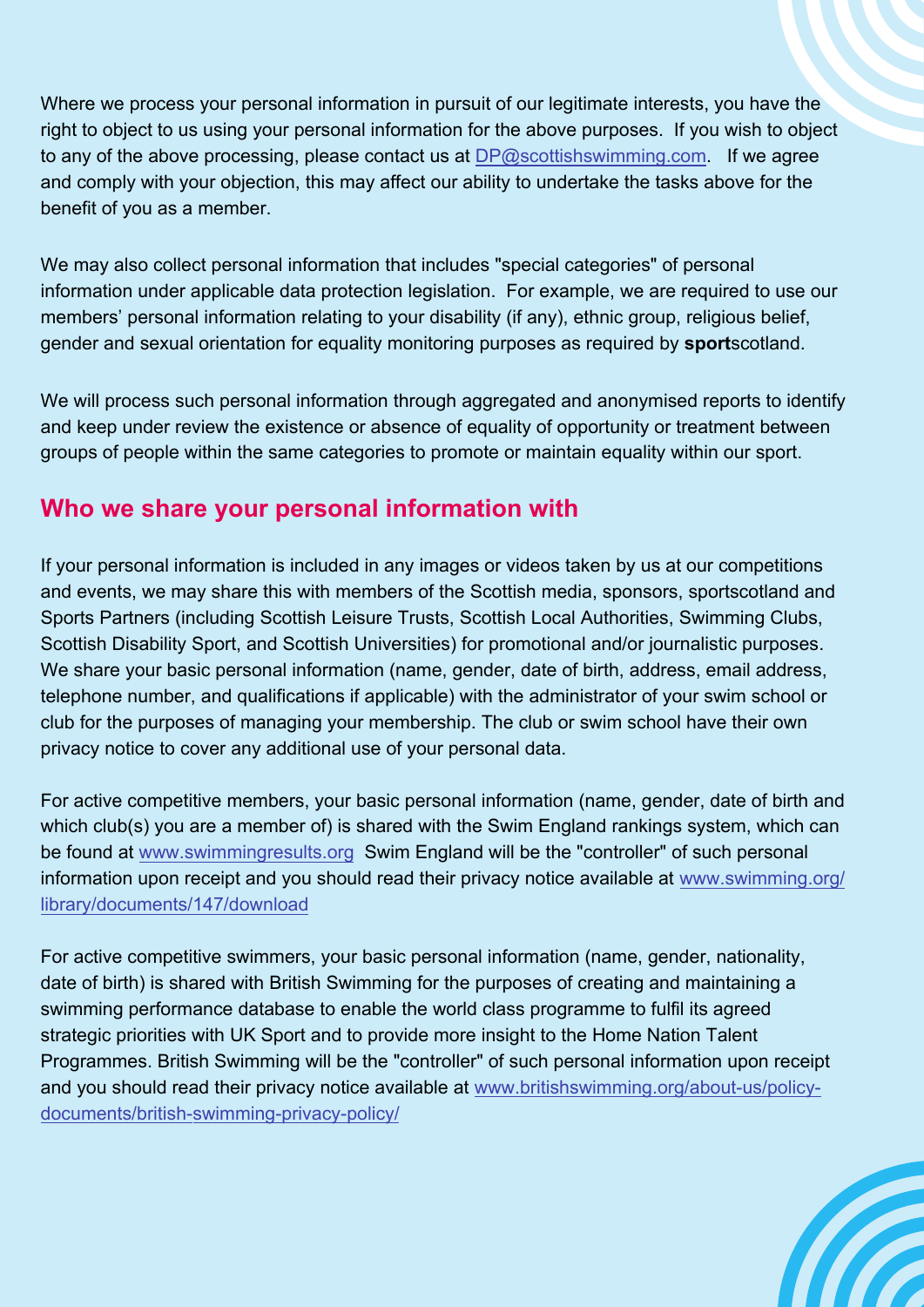For active swimming and non-swimming members, your basic personal information (name, gender, date of birth if over 16, type of membership, and club(s) you are a member of) is shared with the Scottish Swimming membership check system so meet convenors can check eligibility to compete or volunteer, which can be found at www.scottishswimming.com/ membership/membership-check.aspx

Occasionally we will carry out ad hoc research into our membership, and will instruct a partner to carry out this research on our behalf. Final reports are only shared back with Scottish Swimming. To carry out the research, the partner will agree to treat the data in a confidential matter through a services contract. Your personal data of name, date of birth, local authority, membership type, club will be shared for the sole purpose of carrying out research and not shared with anyone outwith the services contract.

For members who are attending Scottish Swimming courses or modules or the Scottish Swimming Teaching Qualification (SSTQ), we use three platforms called OneFile and HIVE learning and Brightspace for the purposes of administering our courses. We will share your basic personal information (name, address, membership number, email, date of birth) onto these systems however Scottish Swimming will remain the controller of the data. OneFile, Hive and Brightspace process learners' personal information on our behalf as "processors" and are subject to written contractual conditions to on[ly process that personal](https://www.swimming.org/) information under our instructions and protect it.

For members attending courses that are part of SQA, Scottish Swimming will share your name, membership number, SCN number, address, date o[f birth an](https://www.swimmingresults.org)d email address with two platforms called SQA solar and surprass viewer. This is for the purpose of SQA administering your qualifications. Information will only be processed under our instructions and Scottish Swimming remain the controllers of the data.

For members who are attending the Child Wellbeing and Protection in Sport (CWPS) course, once registered on the Azolve platform, Scottish Swimming will share your name and email ad[dress with sportscotland, for the purpose](mailto:education@scottishswimming.com)s [of admini](https://www.britishswimming.org/about-us/)stering the courses. sportscotland will add your data to their learning platf[orm \(Brightspace\), and will beco](https://www.britishswimming.org/about-us/)me the controller of this data for the purposes of providing learning links, monitoring course progress and issuing certificates. Once you complete your course, sportscotland will advise Scottish Swimming so that your records can be updated on azolve.

For members who are tutors, Scottish Swimming will share name, email address and which local authority you offer training in, on the Scottish Swimming website, for the sole purpose of allowing prospective course organisers to arrange courses. You can opt out of this list at any time by writing to education@scottishswimming.com

For non-swimming teachers, coaches and members in an administrative role within a club or swim school, your name, club, membership number and email address will be shared with the HIVE online platform and you will be invited to join the platform.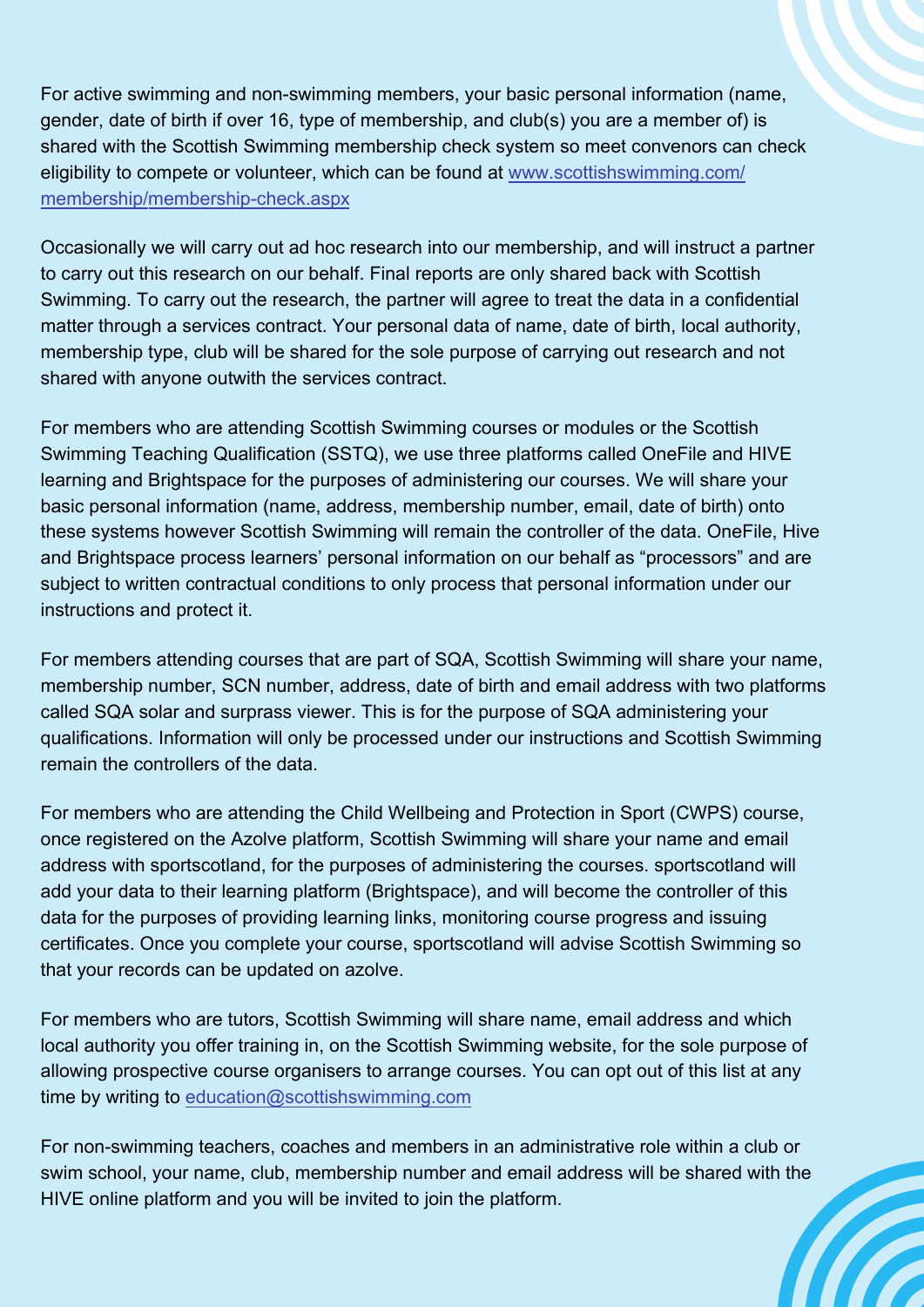As a member you have the option to opt-in should you wish to join the system which encourages shared learning, development and interaction with other members in a similar role. You can leave this platform at any time.

For non-swimming volunteers who sit on board, council or committees (including editorial board, audit and risk committee, coaches technical panel, technical officials, disciplines, swimming committee and district executives), your name, email address and contact number will be displayed on the Scottish Swimming website and information guide (paper and online on the Scottish swimming website) for the purposes of allowing members to contact you about relevant queries concerning your committee. Each committee secretary will confirm with you that you are happy to have this information shared and you can opt out by advising the committee secretary.

For volunteers in an administrative role with their member club, your name, club, membership number, email address and STO number (if a technical official) will be shared with the appropriate district representative for the purposes of collecting district fees, and for managing aquatics events. We may be required to share pers[onal informa](https://www.swimmingresults.org)tion with statutory or regulatory authorities and organisations to comply with statutory obligations. Such organisations include the Health & Safety Executive, Disclosure Scotland, and Police Scotland for the purposes of safeguarding children.

Scottish Swimming use a platform called Globocol Sport Safeguarding Software for the purposes of managing wellbeing cases. This is to enable the company to comply with statutory obligations. For any wellbeing cases, data will be stored using Globocol for safeguarding reporting purposes only. Scottish Swimming would remain the controller of any data stored in this platform.

We may also share personal information with our professional and legal advisors for the purposes of taking advice.

In the event that we do share personal information with external third parties, we will only share such personal information as is strictly required for the specific purposes and take reasonable steps to ensure that recipients shall only process the disclosed personal information in accordance with those purposes.

Scottish Swimming employs Azolv[e to administer our membership](https://www.britishswimming.org/about-us/) database, as part of which Azolve contracts third party payment provi[ders to process your payme](https://www.swimming.org/)nts of our behalf. Azolve and its payment providers process our members' personal information on our behalf as "processors" and are subject to written contractual conditions to only process that personal information under our instructions and protect it.

### **How we store your personal information**

Your personal information is stored on our electronic filing system and our servers based in Europe, and is accessed by o[ur staff and volunteers for the purposes set out above.](https://scottishswimming.azolve.com/Account.mvc/LogIn)

**A**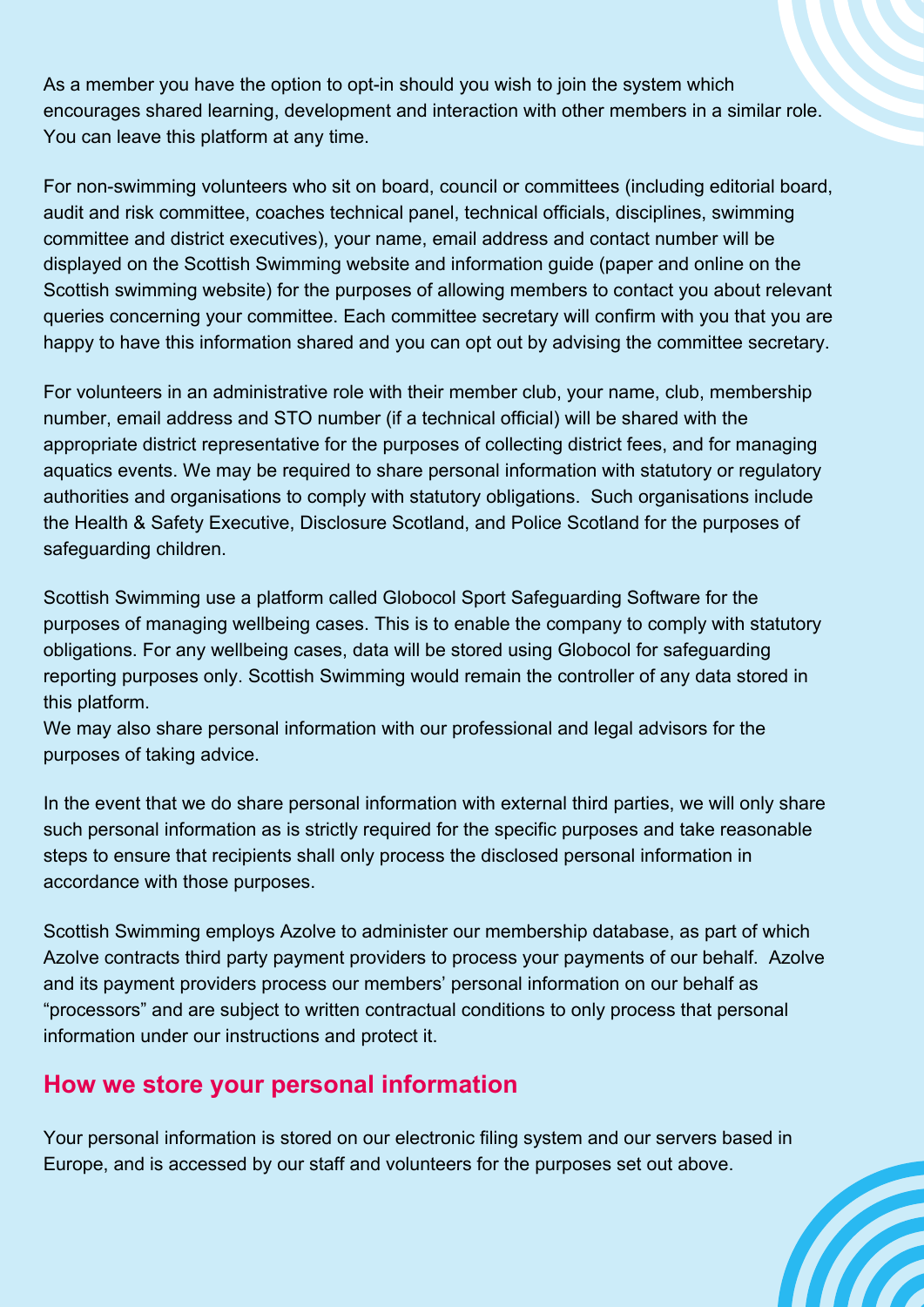## **How long we keep your personal information**

We will only keep your personal information for as long as necessary to provide you with membership services. Unless you ask us not to, we will review and possibly delete your personal information where you have not renewed your membership with us for six years. We will keep certain personal information of members for longer in order to confirm your identity, when you were a member of Scottish Swimming and for how long. We need to do this to comply with the Companies Act 2006, which requires us to keep a register of members or in the event of a claim against Scottish Swimming.

# **Your rights**

You can exercise any of the following rights by writing to us at DP@scottishswimming.com or by logging on to your account at https://scottishswimming.azolve.com/Account.mvc/LogIn

Your rights in relation to your personal information are:

• you have a right to request access to the personal information that we hold about you by making a "subject access request";

• if you believe that any of your personal information that we hold about you is inaccurate or incomplete, you have a right to request that we correct or complete your personal information;

• you have a right to request that we restrict the processing of your personal information for specific purposes;

• if you wish us to delete the personal information that we hold about you, you may request that we do so;

• you have a right to object to our processing of your personal information in certain circumstances;

• you may request perso[nal information conce](http://www.ico.org.uk)rning you held by us, which you have provided to us, in a structured, commonly used and m[achine-readable format and](https://www.swimming.org/) have the right to transmit such information to a third party in certain situations; and

• if applicable, you have a right to [object to decisions being taken by](https://www.britishswimming.org/about-us/) automated means which produce legal effects concerning you or similarly sig[nificantly](https://www.swimmingresults.org) affect you.

Any requests received by Scottish Swimmin[g will be](https://www.britishswimming.org/about-us/) considered under applicable data protection legislation. If you remain dissatisfied, you have a right to raise a complaint with the Information Commissioner's Office at www.ico.org.uk